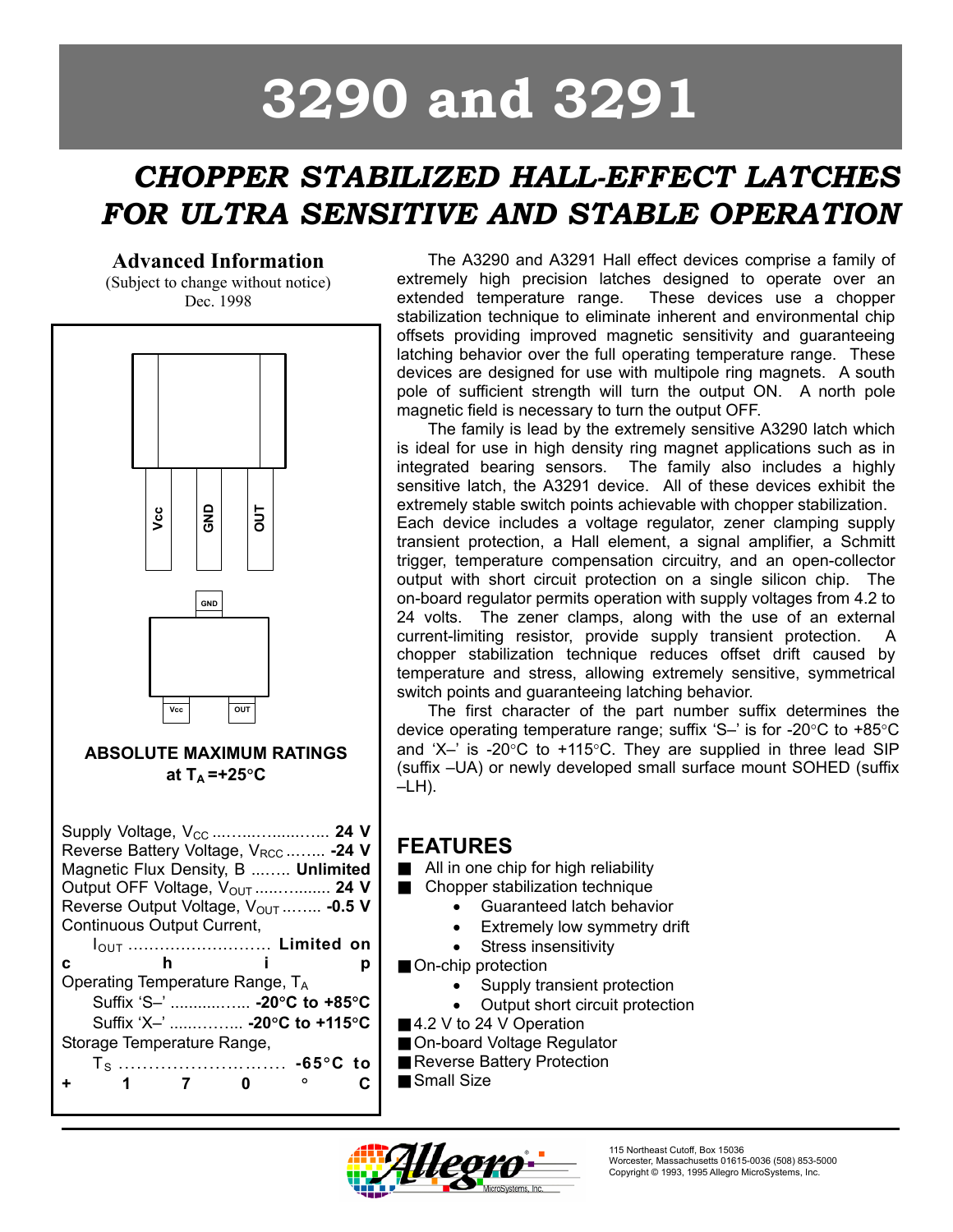# **FUNCTIONAL BLOCK DIAGRAM**



# **ELECTRICAL CHARACTERISTICS**

**over operating voltage and temperature range (unless otherwise specified).** 

|                                  |                  |                                            | Limits               |      |     |            |
|----------------------------------|------------------|--------------------------------------------|----------------------|------|-----|------------|
| <b>Characteristics</b>           | Symbol           | <b>Test Conditions</b>                     | Min.<br>Max.<br>Typ. |      |     |            |
| Supply Voltage                   | $\rm V_{CC}$     | Operating                                  | 4.2                  |      | 24  | v          |
| <b>Output Saturation Voltage</b> | VOUT(SAT)        | $I_{\text{OUT}}$ =20mA, B>B <sub>OP</sub>  |                      | 185  | 500 | mV         |
| Output Leakage Current           | $I_{\text{OFF}}$ | $V_{\text{OUT}}$ =24V, B <b<sub>RP</b<sub> |                      |      | 10  | μA         |
| <b>Supply Current</b>            | $_{\rm lcc}$     | $B < B_{RP}$ (Output OFF)                  |                      | 3.0  | 7.0 | mA         |
|                                  |                  | B > B <sub>OP</sub> (Output ON)            |                      | 4.0  | 8.0 | mA         |
| <b>Output Rise Time</b>          | t,               | $R_L = 820\Omega$ , C <sub>L</sub> =20pF   | -                    | 200  |     | ns         |
| <b>Output Fall Time</b>          | tғ               | $R_L = 820\Omega$ , C <sub>L</sub> =20pF   |                      | 100  |     | ns         |
| <b>Chopping Frequency</b>        | Fc               |                                            |                      | 340  |     | <b>KHz</b> |
| Power-up time                    | $t_{\text{on}}$  |                                            |                      | 50   |     | $\mu$ S    |
| Power-up state                   | <b>POS</b>       | $V_{CC} = 0$ to 5V, B=0                    |                      | High |     |            |
| <b>Output Current Limit</b>      |                  | On Chip Current limit                      | 30                   |      | 50  | mA         |
| V <sub>CC</sub> Clamp Voltage    | $V_{Z}$          | $I_{CC}$ =35mA                             | -                    | 33   |     | V          |
| <b>Reverse Battery Current</b>   | $R_{\text{C}}$   | $V_{\text{RCC}} = -30V$                    |                      |      | -5  | mA         |

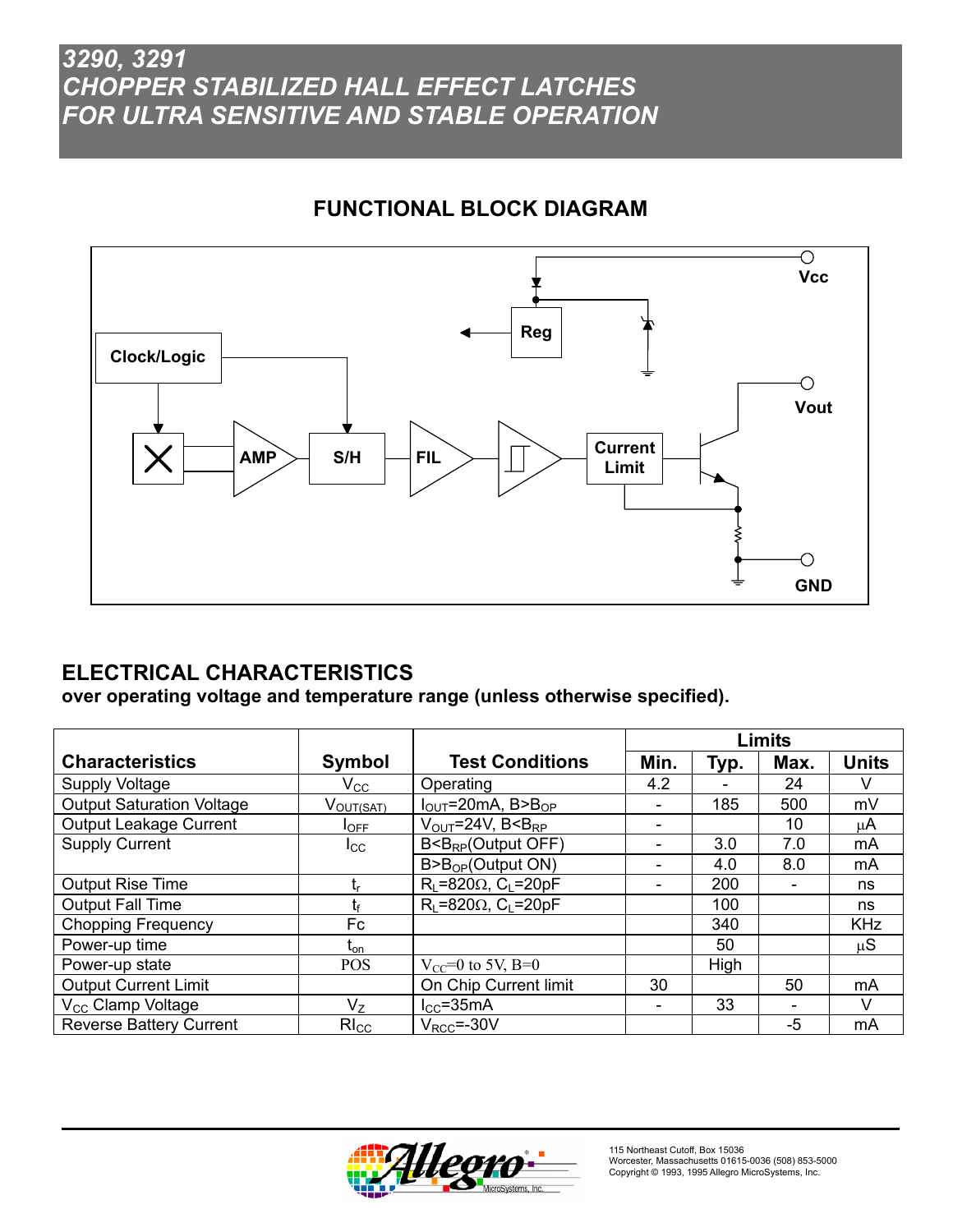#### **MAGNETIC CHARACTERISTICS over operating supply voltage and Temperature range.**

|                       |                  | 3290 |       |      | 3291   |       |       |       |
|-----------------------|------------------|------|-------|------|--------|-------|-------|-------|
| <b>Characteristic</b> | <b>Symbol</b>    | Min. | Typ.  | Max. | Min.   | тур.  | Max.  | Jnits |
| Operate Point         | $B_{OP}$         |      | 22    | 50   | 10     | 50    | 100   | G     |
| Release Point         | $B_{RP}$         | -50  | $-23$ | -5   | $-100$ | $-50$ | $-10$ | G     |
| <b>Hysteresis</b>     | $B_{\text{hvs}}$ |      | 45    |      |        | 100   |       | G     |

Notes: B<sub>OP</sub>=operate point (output turns ON);B<sub>RP</sub>=release point (output turns OFF); B<sub>hys</sub>=hysteresis (B<sub>OP</sub>-B<sub>RP</sub>). As used here, negative flux densities are defined as less than zero (algebraic convention). Typical values are at  $T_A$ =+25°C and  $V_{CC}$ =12V.

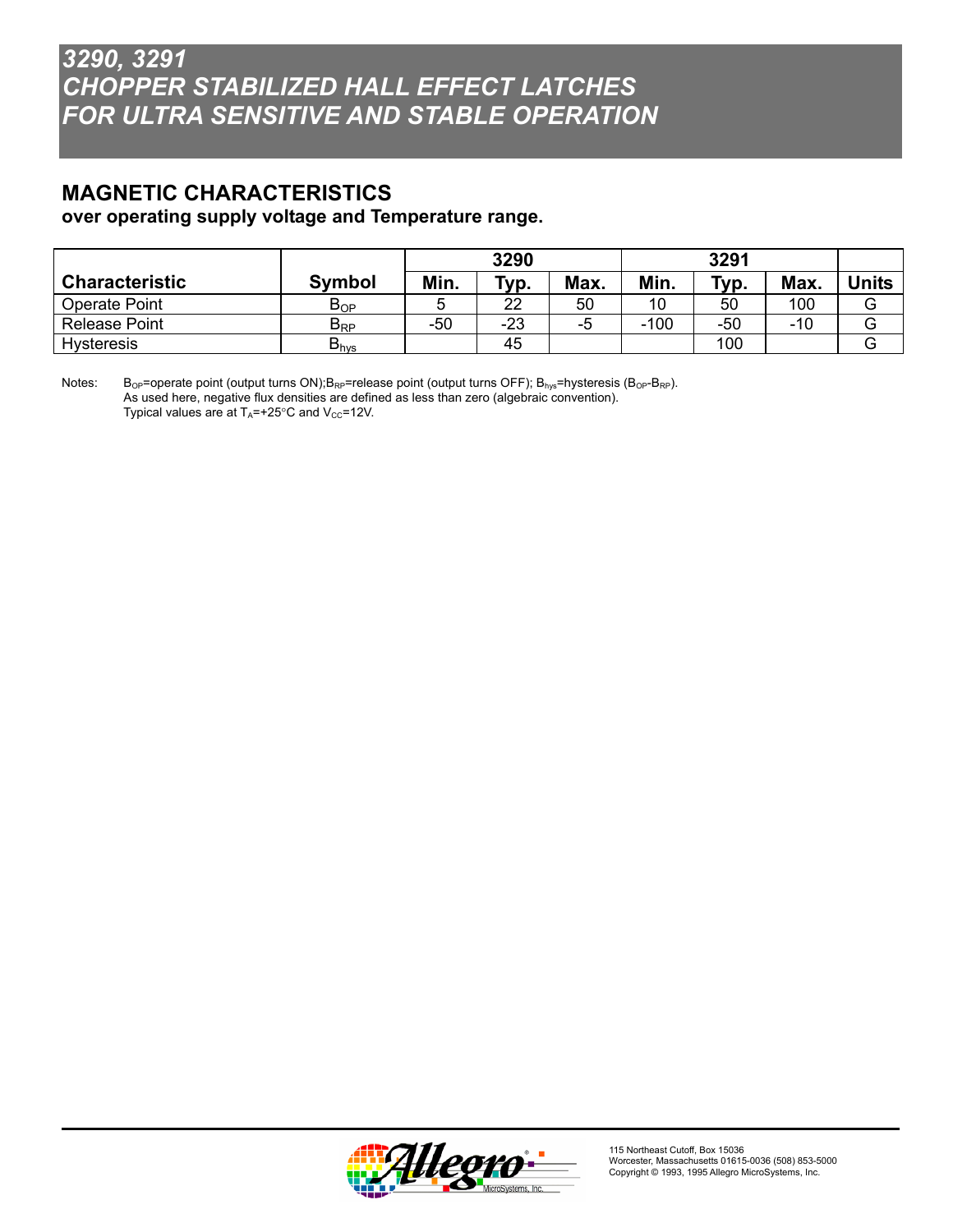# **TYPICAL OPERATING CHARACTERISTICS**

#### 50 40 SWITCH POINT IN GAUSS SWITCH POINT IN GAUSS 30 20 OPERATE POINT 10 0 -10 RELEASE POINT -20 -30 -40 -50 -25 0 25 50 75 100 125 AMBIENT TEMPERATURE (°C)

#### **A3290 SWITCH POINTS**

#### **A3291 SWITCH POINTS**



#### **SUPPLY CURRENT**



#### **SATURATION VOLTAGE**



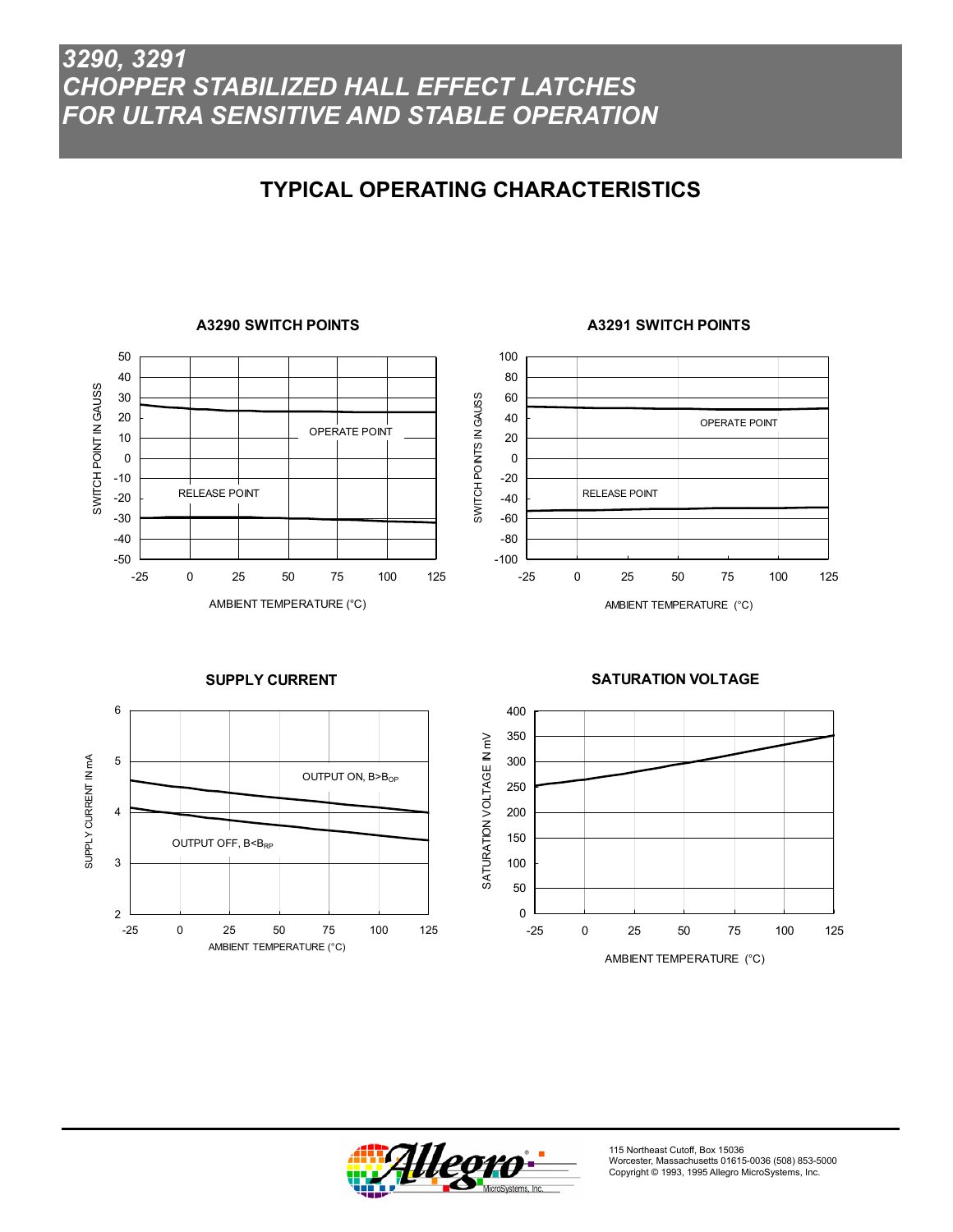#### **SENSOR LOCATIONS in Millimeters**

**(±0.005" [0.13 mm] die placement)**





### ACTIVE AREA DEPTH0.28 1.49 NOM 3 0.96  $\ddot{\bullet}$  $1 \mid$  | 2

#### **OPERATION**

The output of these devices (pin 3) switches low when the magnetic field at the Hall sensor exceeds the operate point threshold (B<sub>OP</sub>). At this point, the output voltage is  $V_{\text{OUT(SAT)}}$ . When the magnetic field is reduced to below the release point  $(B_{RP}$ ) the device output goes high. Note especially that release can occur when the magnetic field is removed but to ensure release, a field reversal is required. The difference in the magnetic operate and release points is called the hysteresis ( $B_{hvs}$ ) of the device. This built-in hysteresis allows clean switching of the output even in the presence of external mechanical vibration and electrical noise.

#### **APPLICATIONS**

 It is strongly recommended that an external bypass capacitor be connected (in close proximity to the Hall sensor) between the supply and ground of the device to reduce both external noise and noise generated by the chopper stabilization technique.

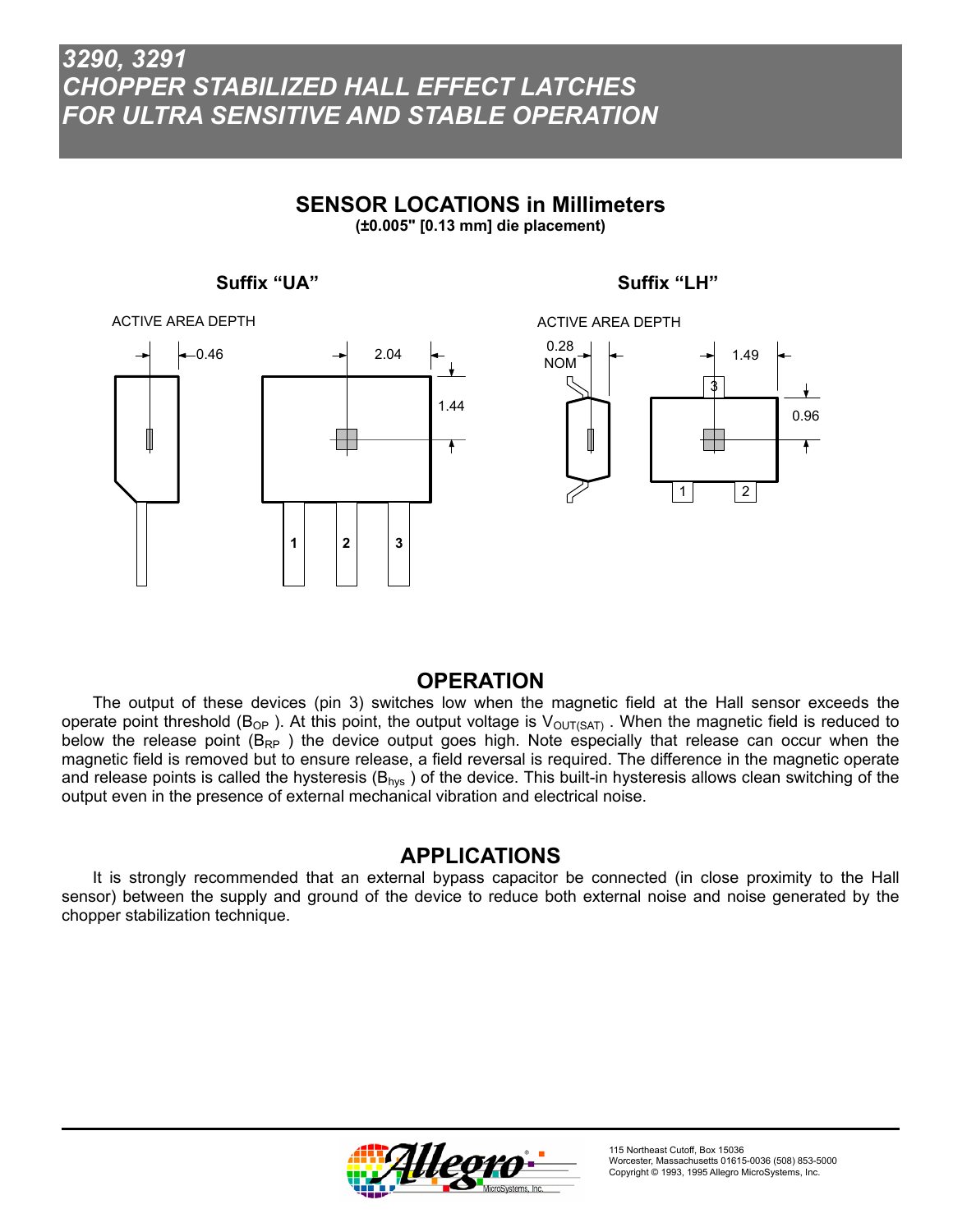# **FUNCTIONAL DESCRIPTION**

#### **Chopper stabilized Technique**

A Proprietary dynamic offset cancellation technique, with an internal high-frequency clock, reduces the residual offset voltage of the Hall element, which is normally caused by device overmolding, temperature dependencies, and thermal stress. This technique produces devices that have an extremely stable quiescent Hall output voltage, are immune to mechanical stress, and have precise recoverability after temperature cycling. Many problems normally associated with low-level analog signals are minimized by having the Hall element and amplifier in a single chip. Switch point precision is obtained by trim adjustments during the manufacturing process.

The hall element is considered as resistor array. A large portion of the offset is belonging to the mis-matching of these resistor arrays. The concept of the chopper stabilizing technique is to cancel the mis-matching of the resistor by changing the direction of the current flowing of the Hall plate and Hall voltage measurement tap, maintaining the Hall voltage signal that is induced by external magnetic flux. The analog signal is, then, captured by sample and hold circuit for the next stage of the circuit to be averaged.

The device is using Allegro's advanced wafer process, DABICIV (Digital Analog BiCmos), which allow to implement CMOS switch and other precision analog and digital functions without using large area of Si chip.



#### **Concept of Chopper stabilizing technique**

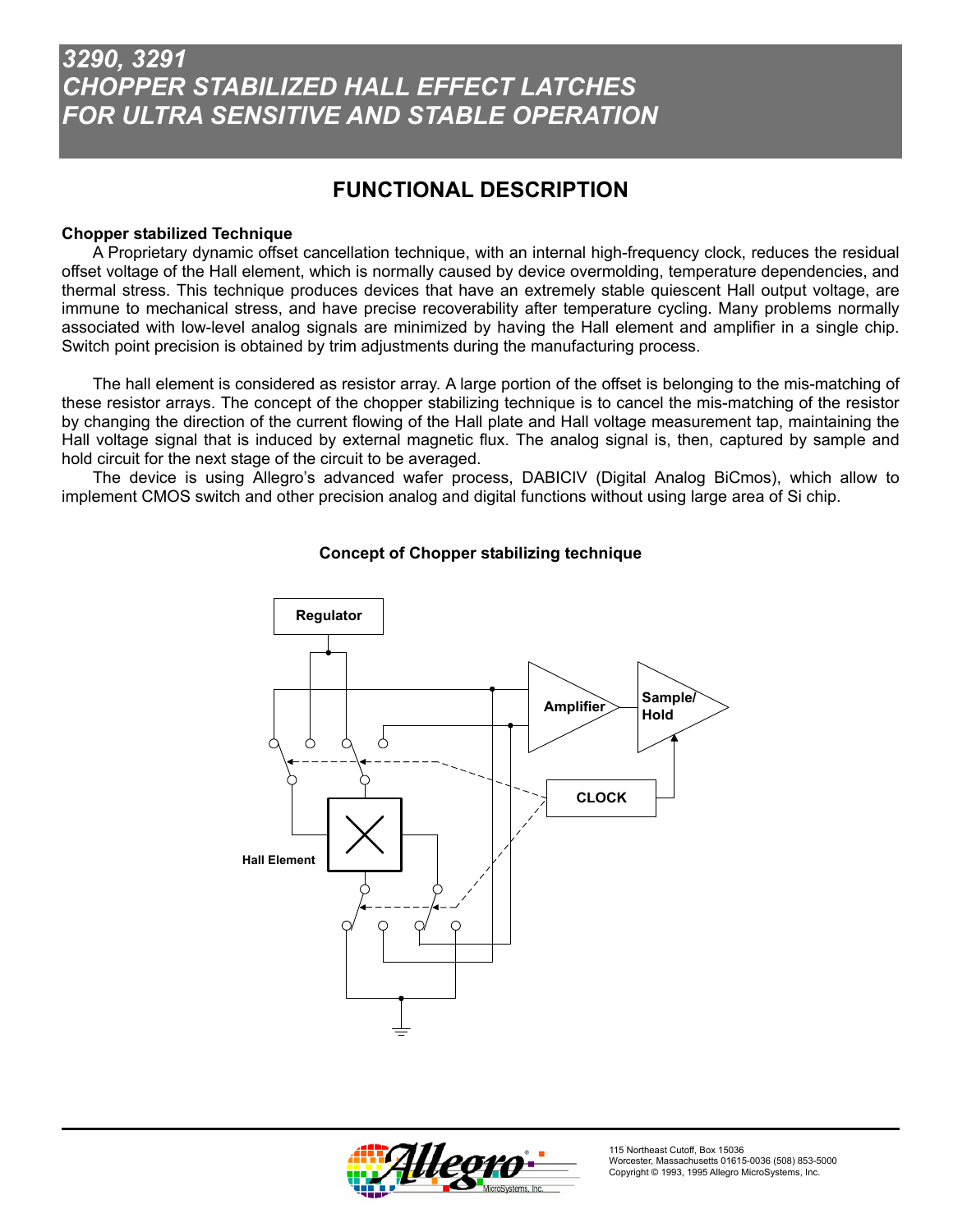#### **PACKAGE INFORMATION**

**Dimensions in Millimeters (Based on 1"=25.4mm)** 

#### **Suffix "UA"**



NOTES: 1. Tolerances on package height and width represent allowable mold offsets. Dimensions given are measured at the widest point (parting line).

- 2. Exact body and lead configuration at vendor's option within limits shown.
- 3. Height does not include mold gate flash.<br>4. Recommended minimum PWB hole dian
- Recommended minimum PWB hole diameter to clear transition area is 0.035" (0.89 mm).
- 5. Where no tolerance is specified, dimension is nominal.